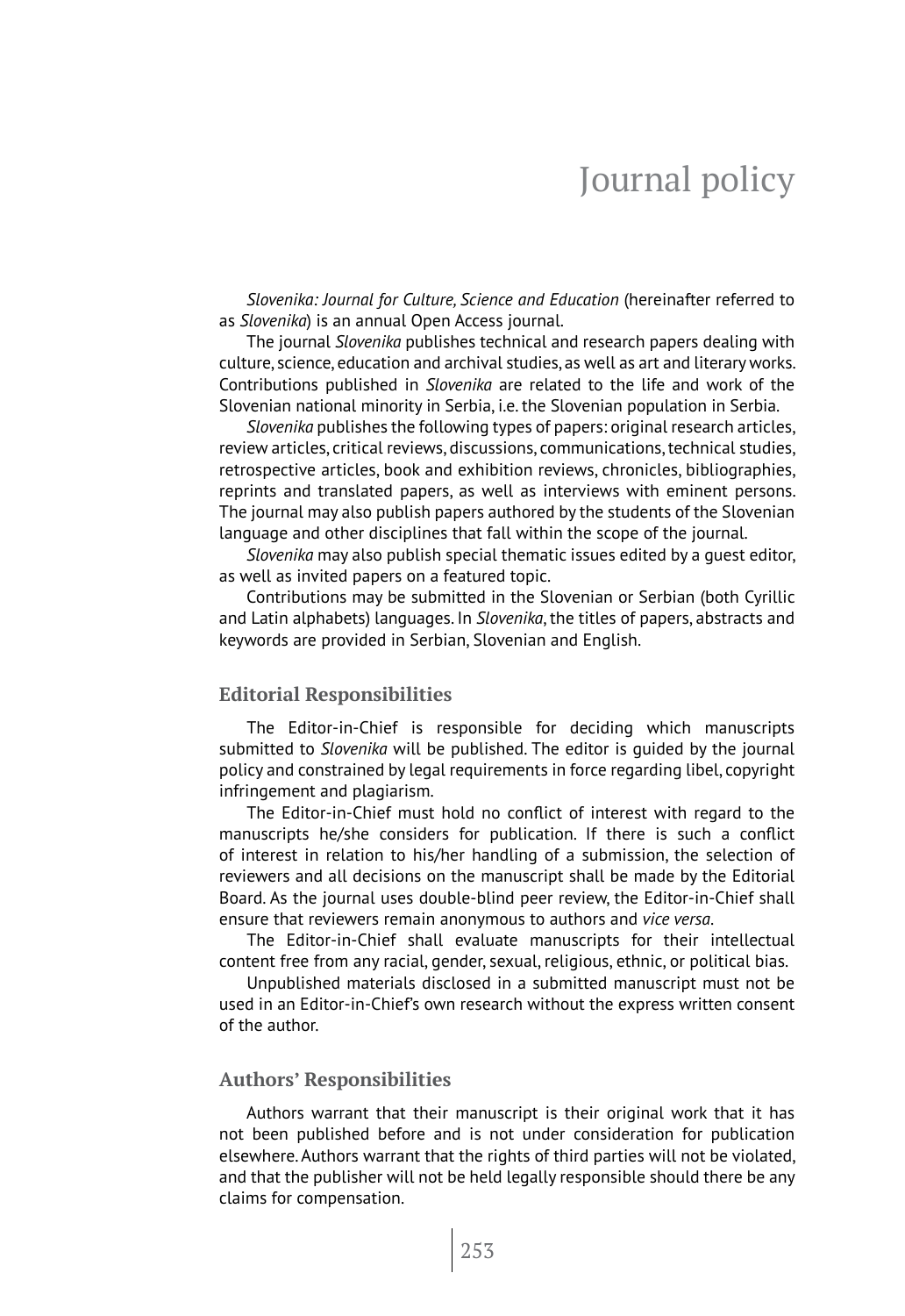# SLOVENIKA VII 2021

Authors are exclusively responsible for the contents of their submissions, the validity of the presented results and must make sure that they have permission from all involved parties to make the data public.

Authors wishing to include figures or text passages that have already been published elsewhere are required to obtain permission from the copyright holder(s) and to include evidence that such permission has been granted when submitting their papers. Any material received without such evidence will be assumed to originate from the authors.

Authors must make sure that only contributors who have significantly contributed to the submission are listed as authors and, conversely, that all contributors who have significantly contributed to the submission are listed as authors.

Authors must abide to the ethical standards that apply to research and their submissions must not contain plagiarism. Authors affirm that the article contains no unfounded or unlawful statements and does not violate the rights of others.

When an author discovers a significant error or inaccuracy in his/her own published work, it is the author's obligation to promptly notify the Editor-in-Chief or publisher and cooperate with them to retract or correct the paper.

# **Peer Review**

*Slovenika* uses double-blind review system, where the reviewers are anonymous to authors and *vice versa*. The purpose of peer review is to assists the Editor-in-Chief in making editorial decisions and, through the editorial communication with the author, it may also assist the author in improving the manuscript.

The submitted research and technical papers are subject to pre-evaluation by the Editorial Board. The purpose of pre-evaluation is to determine whether a manuscript complies with the journal policy. The Editor-in-Chief sends manuscripts approved by the Editorial Board to two experts in relevant fields. Each manuscript is accompanied with a reviewers' evaluation form, which contains questions meant to help referees cover all aspects that should be taken into consideration in order to decide the fate of a submission. In the final section of the evaluation form, the reviewers must include observations and suggestions aimed at improving the submitted manuscript; these are sent to authors, without the names of the reviewer, and the authors are required to make necessary corrections within ten days from receiving the reviewers' reports. The author decides whether he/she will accept the reviewers' suggestions and informs the Editorial Board about his/her decision.

If the decisions of the two reviewers are not the same (accept/reject), the Editor-in-Chief may assign additional reviewers. The choice of reviewers is at the discretion of the Editor-in-Chief. The reviewer's form is sent to a reviewer by the Editorial Secretary of *Slovenika*. The reviewers should submit their reviews within three weeks.

The choice of reviewers is at the Editors' discretion. The reviewers must be knowledgeable about the subject area of the manuscript; they must not be from the authors' own institution and they should not have recent joint publications with any of the authors. Reviewers must not have conflict of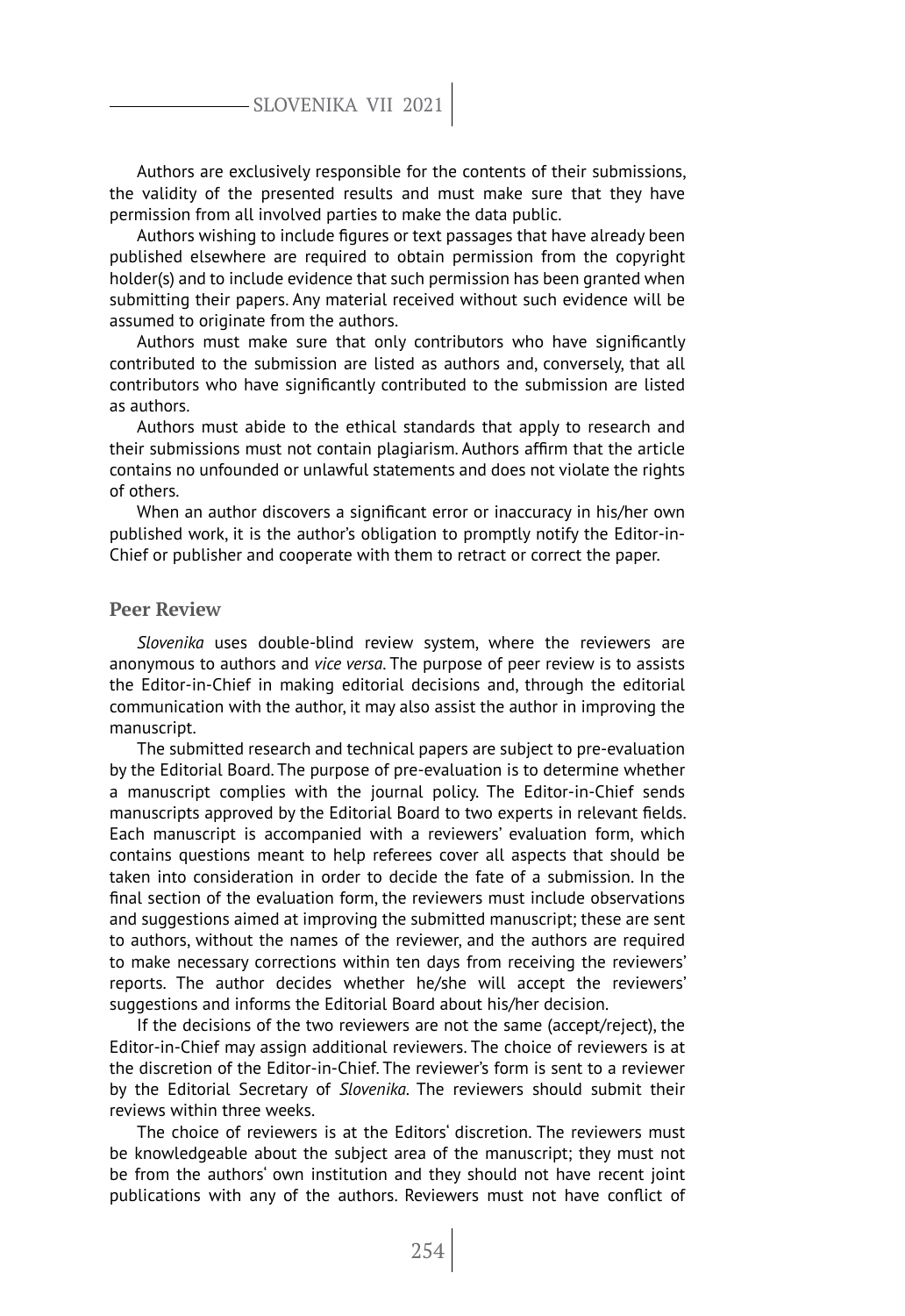interest with respect to the research, the authors and/or the funding sources for the research. If such conflicts exist, the reviewers must report them to the Editor without delay.Any selected referee who feels unqualified to review the research reported in a manuscript or knows that its prompt review will be impossible should notify the Editor without delay.

Reviews must be conducted objectively. Personal criticism of the author is inappropriate. Reviewers should express their views clearly with supporting arguments. The reviewers assess manuscript for the compliance with the profile of the journal, the relevance of the investigated topic and applied methods, the originality and scientific relevance of information presented in the manuscript, the presentation style and scholarly apparatus.

# **Plagiarism**

Plagiarism, where someone assumes another's ideas, words, or other creative expression as one's own, is a clear violation of scientific ethics. Plagiarism may also involve a violation of copyright law, punishable by legal action.

Plagiarism includes the following:

• Word for word, or almost word for word copying, or purposely paraphrasing portions of another author's work without clearly indicating the source or marking the copied fragment (for example, using quotation marks);

• Copying figures or tables from someone else's paper without properly citing the source and/or without permission from the ORIGINAL author or the copyright holder.

Any paper which shows obvious signs of plagiarism will be automatically rejected. In case plagiarism is discovered in a paper that has already been published by the journal, the paper will be retracted and its authors will be required to send a written apology to the authors of the original paper. The journal will stop receiving contributions from the authors who plagiarized somebody else's work.

## **Open Access**

The journal *Slovenika* is an Open Access Journal. The papers published in *Slovenika* can be downloaded free of charge and used under the Creative Commons Attribution 4.0 International License (https://creativecommons.org/ licenses/by/4.0).

The journal *Slovenika* does not charge authors or their affiliated institutions for publication.

# **Self-Archiving**

The journal *Slovenika* allows authors to deposit author's pre-print, author's post-print (accepted version) and publisher's version (Version of Record) of their work in the PDF format in an institutional repository or a subjectbased repository, and to publish it on Author's personal website, and/or a departmental website in line with the provisions of the Creative Commons Attribution 4.0 International License (https://creativecommons.org/licenses/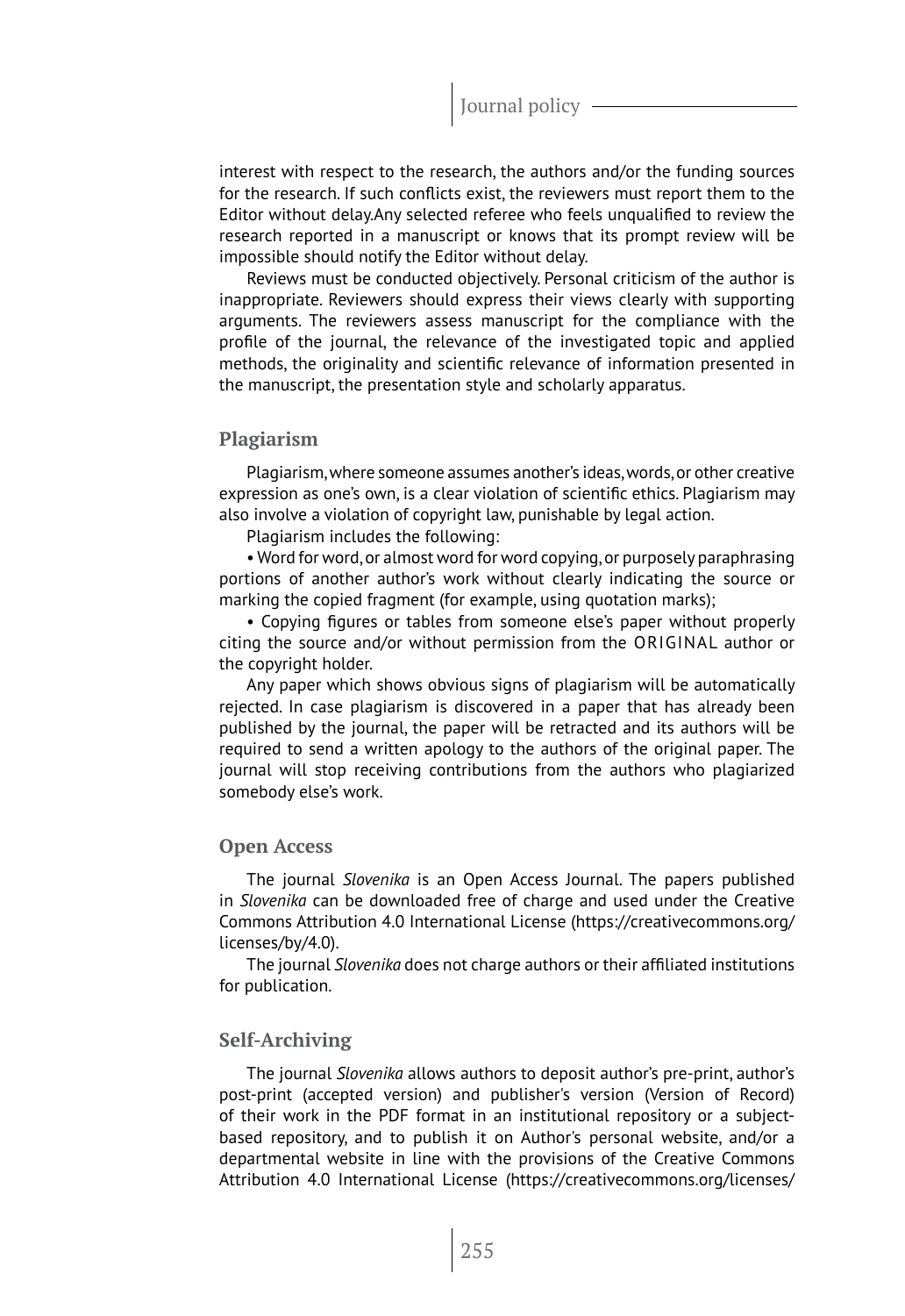by/4.0), prior or during the submission process, at any time after the acceptance of the manuscript and at any time after publication. Authors, publishers and copyright holders, as well as other bibliographic information must be duly cited, and a link must be made to the article's DOI.

# **Copyright**

Authors retain copyright of the published papers and grant to the publisher the non-exclusive right to publish the article, to be cited as its original publisher in case of reuse, and to distribute it in all forms and media.

# **Submission Instructions**

Manuscripts should be submitted by email (as MS Word documents) to the Editorial Board: nacionalnisvet@gmail.com. The submission deadline is July 1.

By submitting a manuscript authors warrant that their contribution to the journal is their original work, that it has not been published before (except as a conference abstract, a part of a published lecture, a review article or a PhD thesis), that it is not under consideration for publication elsewhere, and that its publication has been approved by all co-authors, if any, and tacitly or explicitly by the responsible authorities at the institution where the work was carried out.

When submitting a manuscript, authors should always provide their first name and surname, affiliation and e-mail. If there are multiple authors, this information should be provided for each author.

Apart from the text of the manuscript, each submission should contain the title, abstract, keywords, acknowledgments, references, a list of tables and a list of illustrations. The position of figures and tables should be indicated in the text (tables and figures should not be included in the manuscript. They should be submitted as separate files in appropriate formats).

Contributions in Serbian can be published either in the Cyrillic or in the Latin alphabet, as the authors prefer.

All accepted manuscripts are subject to copyediting. Authors should verify and enter the necessary corrections within ten days from receiving the copyeditor's suggestions.

**Abstract** should not exceed 200 words and should contain a short review of the method and the most important results of work, so that its original text can be used in referential periodicals and databases. Do not include citations in the abstract. The abstract should be provided in Serbian, Slovenian and English.

**Keywords** (up to five) are listed in a separate line after the abstract. Keywords should be relevant to the topic and content of the paper. An accurate list of keywords will ensure correct indexing of the paper in referential periodicals and databases. Keywords should be provided in Serbian, Slovenian and English.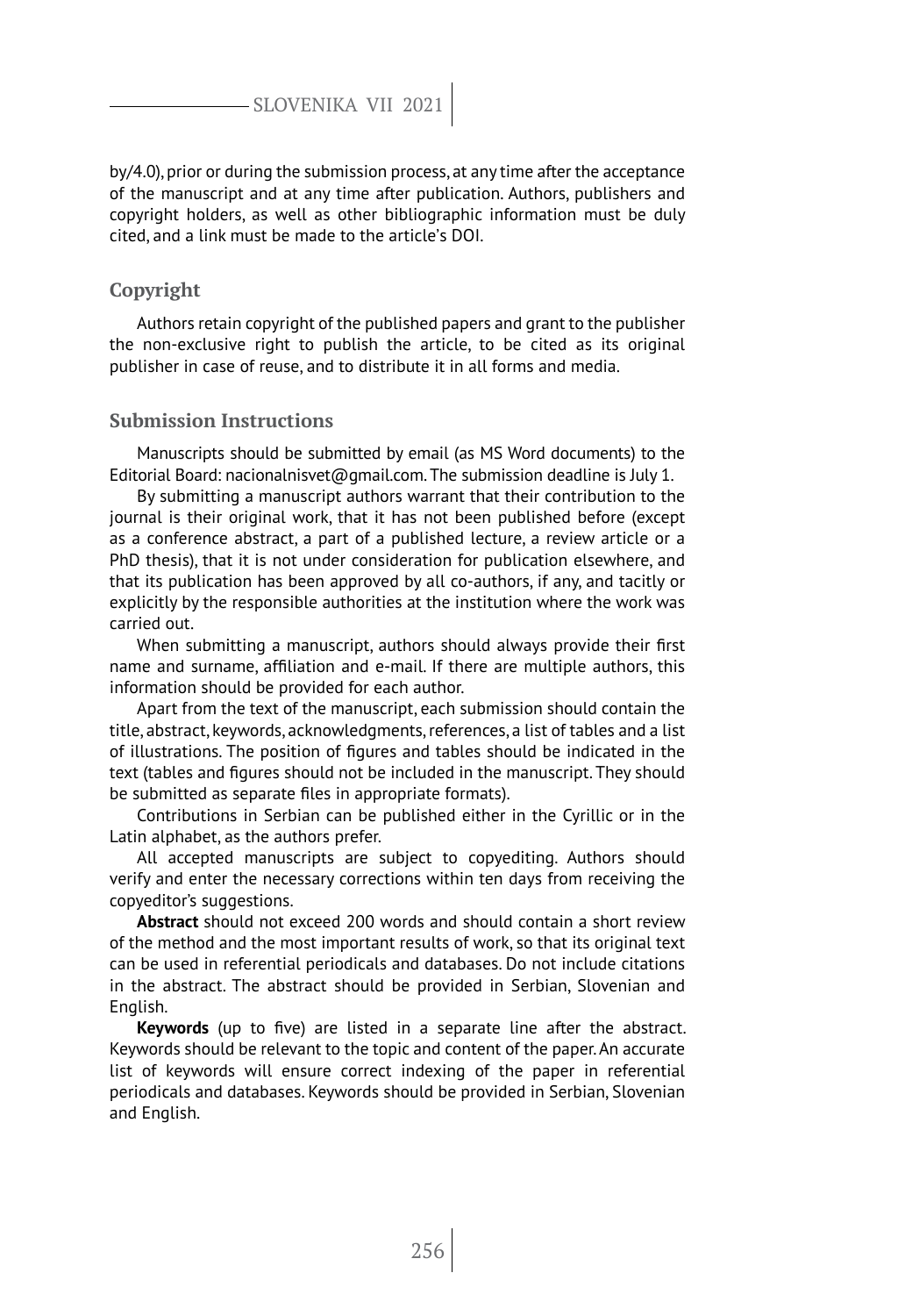# **Formatting, categories of papers and manuscript length**

Authors must follow the submission instructions strictly. The manuscripts that do not comply with instructions will be rejected without review.

Manuscript should be written using MS Word and submitted as doc or docx files.

The paper format should be A4, font Times New Roman (12pt), line spacing 1.5. Footnotes should be typed using Times New Roman (10pt), line spacing 1,0. The structure of the manuscript may include chapters and subchapters. Please do not apply any special formatting to titles, chapters, subchapters, or any other structural elements. The formatting will be done by the Editorial Office in accordance with the journal's page layout. Authors should specify the project code and funders (if the manuscript is a result of a research project) and include acknowledgments and similar comments, if appropriate.

Paragraphs should be indented and not separated with blank lines. Double quotation marks should be used to mark quotes in the text, and single quotation marks to mark quotes within quotes. Tables, graphs, diagrams, images and illustrations should be supplied with appropriate captions, numbers and accompanying explanations.

The Editorial Office reserves the right to adjust the layout of the text and illustrations to the standard layout of the journal.

The following text length limits apply in **original research papers and reviews**: up to 70,000 characters (original research papers); up to 45,000 characters (review articles); up to 20,000 characters (critical reviews and discussions); up to 10,000 characters (book and exhibition reviews); up to 6,000 characters (chronicles); up to 200 words (abstracts); up to five words (keywords).

Images, drawings and other illustrations should be of good quality. All graphic images must be submitted in an electronic format at the minimum resolution of 600 dpi for line art, and 300 dpi for photos. The authors who insert graphic images in MS Word documents must also provide the same images and as separate TIF, PDF or JPG documents.

In certain cases, the Editorial Office may assume a more flexible approach to these requirements.

Along with research and technical papers, the journal is also open to various types of contributions. Accordingly, the technical requirements that they have to meet are different. As far as technical studies, comments, chronicles, book and exhibition reviews, bibliographies and similar contributions are concerned, they do not have to meet any special requirements except for the technical ones, which also apply to other types of contributions.

# **Uniform citation style**

Authors **are required** to format references according to the Chicago Manual of Style – author-date.

Detailed information can be found on the web page: https://www. chicagomanualofstyle.org/tools\_citationguide/citation-guide-2.html

• **References in text, footnotes (notes) and in the reference list should be in Latin script**.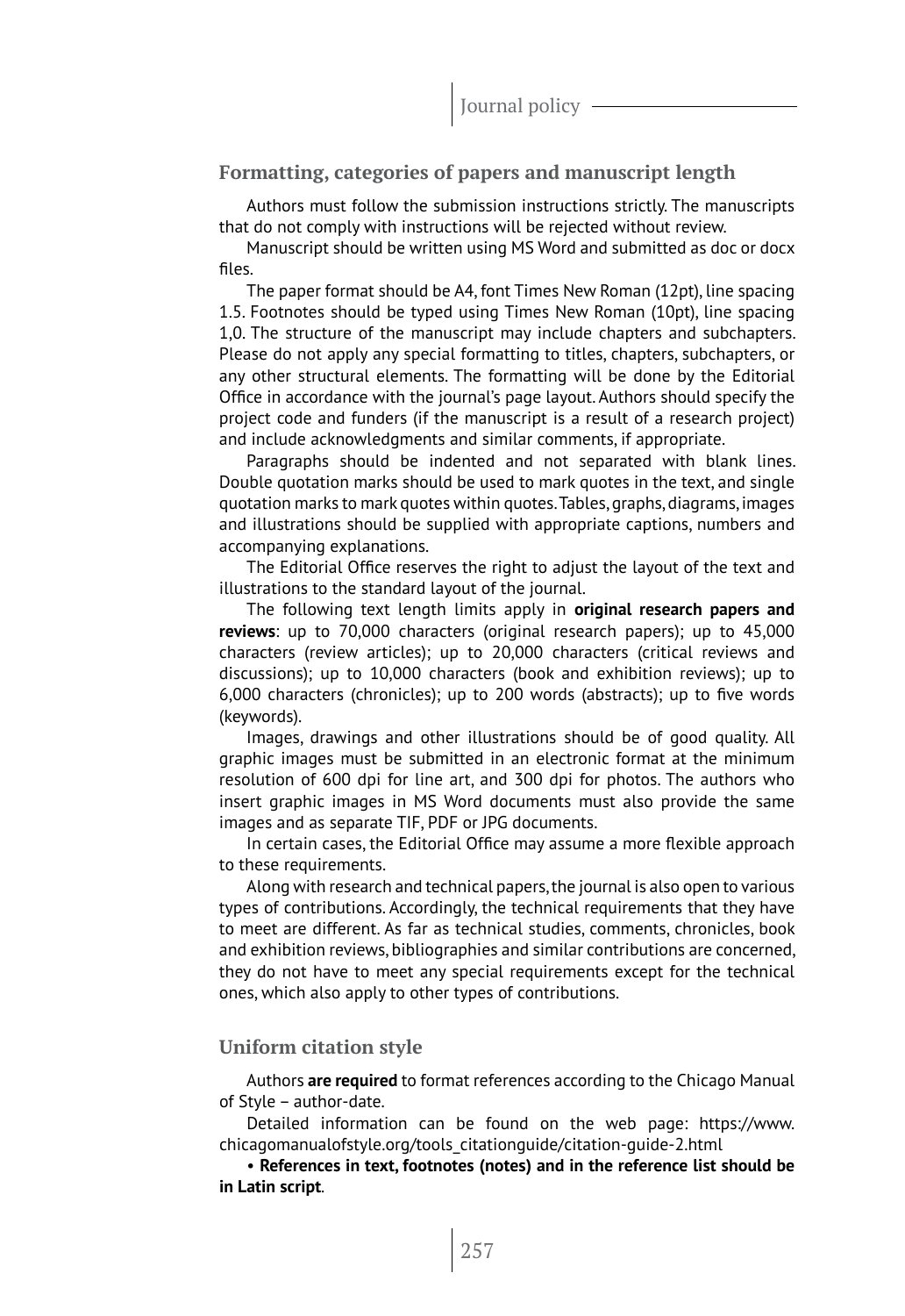# SLOVENIKA VII 2021

For help in transliteration, one can consult following web site: https:// www.translitteration.com/transliteration/en/serbian/national/

• **In-text citations**. The author's name and publication year of a particular bibliographic entry are given in parentheses; there is no comma between the author's surname and the publication year; if necessary, a page number may be cited and it is separated by a comma, e.g.: (Pejović 2008), or (Pejović 2008, 37), or (Kodela et al. 2006, 25–9).

• The references in the bibliography (list of references) at the end of a paper are listed in the order of the Cyrillic or Latin alphabet according to the author's surname. If several bibliographic entries belong to the same author and have the same publication year, lowercase letters of the alphabet are added.

• Footnotes (notes) at the bottom of the page should include less important details, additional explanations, citations of used sources (such as unpublished materials, websites, manuals, etc.) but they cannot substitute the list of references. Citations in footnotes shall conform to the same format as in-text citations.

• A DOI (Digital Object Identifier) is a unique and permanent string assigned to a piece of intellectual property such as a journal article or book, in any medium in which it is published. Authors are obliged to put DOI with journal articles, if there is one.

### **Bibliographic citations in the reference list**

#### **Books (monographs):**

In case a book has two, three or more authors, the surname of the first author is followed by the names and surnames of other authors. In in-text citations, only the surname of the first author followed by the abbreviation *i dr.* or *et al.* is given. The title of the book is followed by the publication place and the publisher, separated by a colon. If there are multiple publishers, they are separated by dashes. If there are more places of publication, only the name of the first city is given.

Cvetko, Dragotin. 1952. *Davorin Jenko i njegovo doba*. Beograd: Naučna knjiga.

Đukanović, Vlado i Maja Đukanović. 2005. *Slovenačko-srpski i srpskoslovenački rečnik*. Ljubljana: Pasadena.

Kodela, Slobodan A., Danijela Stojanović, Sonja Cvetković. 2006. *Slovenci muzičari u niškom kraju = Slovenci glazbeniki v Nišu in okolici*. Niš: Slovenačka kulturna zajednica "France Prešern".

#### **Editors of monographs or collections of papers:**

Pejović, Roksanda, ur. 2008. *Allegretto giocoso: stvaralački opus Mihovila Logara*. Beograd: Fakultet Muzičke umetnosti.

Trebše-Štolfa, Milica, ur. 2001. *Slovensko izseljenstvo: zbornik ob 50-letnici Slovenske izseljenske matice*. Ljubljana: Združenje Slovenska izseljenska matica.

#### **Chapters in a monograph or a collection of papers:**

Zeković, Dragomir. 2004. "Svetopolk Pivko (1910–1987)". In *Život i delo srpskih naučnika 9*, urednik Vladan D. Đorđević, 287–328. Beograd: Srpska akademija nauka i umetnosti.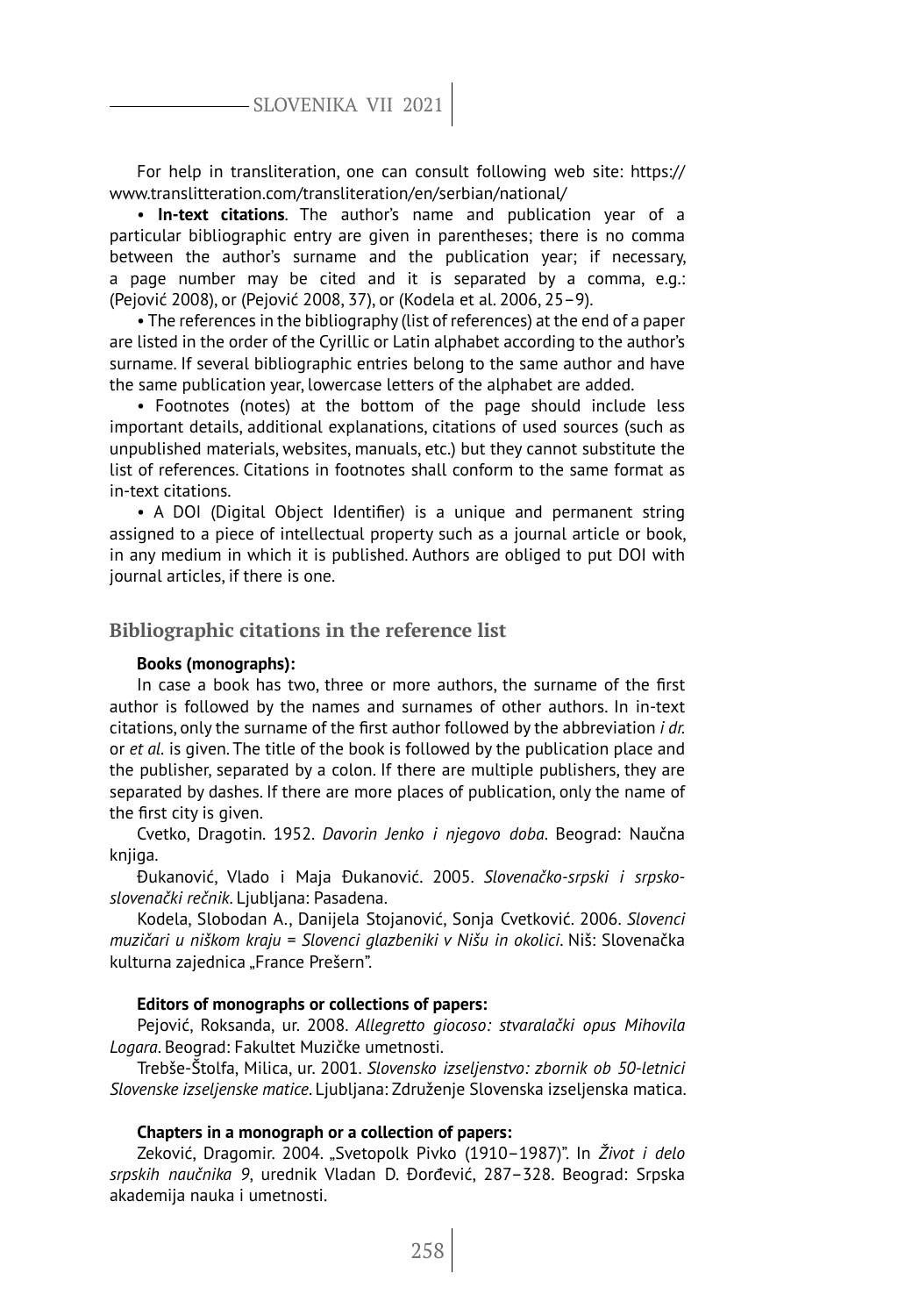Journal policy -

Maricki Gađanski, Ksenija. 2009. "Klasičarska aktivnost Albina Vilhara". In *Antički svet, evropska i srpska nauka: zbornik radova*, urednik Ksenija Maricki Gađanski, 208–213. Beograd: Društvo za antičke studije Srbije: Službeni glasnik.

#### **Introductions, prefaces and similar book parts:**

In-text citation (Bronner 2005, xiii–xx)

Bronner, Simon J. 2005. Introduction to *Manly Traditions. The Folk Roots of American Masculinities*, edited by Simon J. Bronner, xi–xxv. Bloomington: Indiana University Press.

#### **Articles in print journals:**

Bižić Omčikus, Vesna. 2003. "Niko Županič v Etnografskem muzeju v Beogradu". *Etnolog: glasnik Slovenskega etnografskega muzeja* 13 (64): 273–283.

Mišić, Darko. 2009. "Starograđanin Odon Vertovšek proslavio stoti rođendan". *Informator Opštine Stari grad* 25: 4.

Mihurko Poniž,Katja. 2019. "Vezi Zofke Kveder s srbskim kulturnim prostorom". *Slovenika* 5: 23-48. https://doi.org/10.18485/slovenika.2019.5.1.1

#### **Articles in daily press or periodicals, by known or anonymous authors:**

References to article from daily press can be made in the text, without being included in the list of references, as follows: "As Niederkorn wrote in *The New York Times* on 20 June 2002 ...", or they may be placed in parentheses after the corresponding sentence (*Vecernje novosti*, 25. jun 2007). If the author wants to include the source in the reference list, the reference should be formatted as follows:

Niederkorn, William S. 2002. A scholar recants on his "Shakespeare" discovery. *New York Times*, June 20.

*Večernje novosti*. 2007. Godine bez traga. *Večernje novosti* 25. jun.

# **Book reviews**

Radović, Srđan. 2009. Kontinuirano istraživanje zajednice Srba u Mađarskoj. Prikaz knjige *(Ni) ovde (ni) tamo: Etnički identitet Srba u Mađarskoj na kraju XX veka* Mladene Prelić. *Antropologija* 7: 161–2.

#### **Theses or dissertations**

Denby, P. 1981. *The Self Discovered: The Car in American Folklore and Literature.* PhD diss. Indiana University.

Milenković, Miloš. 2006. *Teorija etnografije u savremenoj antropologiji (1982- 2002)*. Doktorska disertacija. Univerzitet u Beogradu – Filozofski fakultet.

# **Websites**

Websites are cited within the text or in a footnote and are normally not included in the list of references. If an author wishes to include a website in a reference list, the reference should be formatted as follows:

Howard, Clark. 2001. *The True Story of Charyl Chessman*. Available through: www.crimelibrary.com/classics3/chessman/index.htm